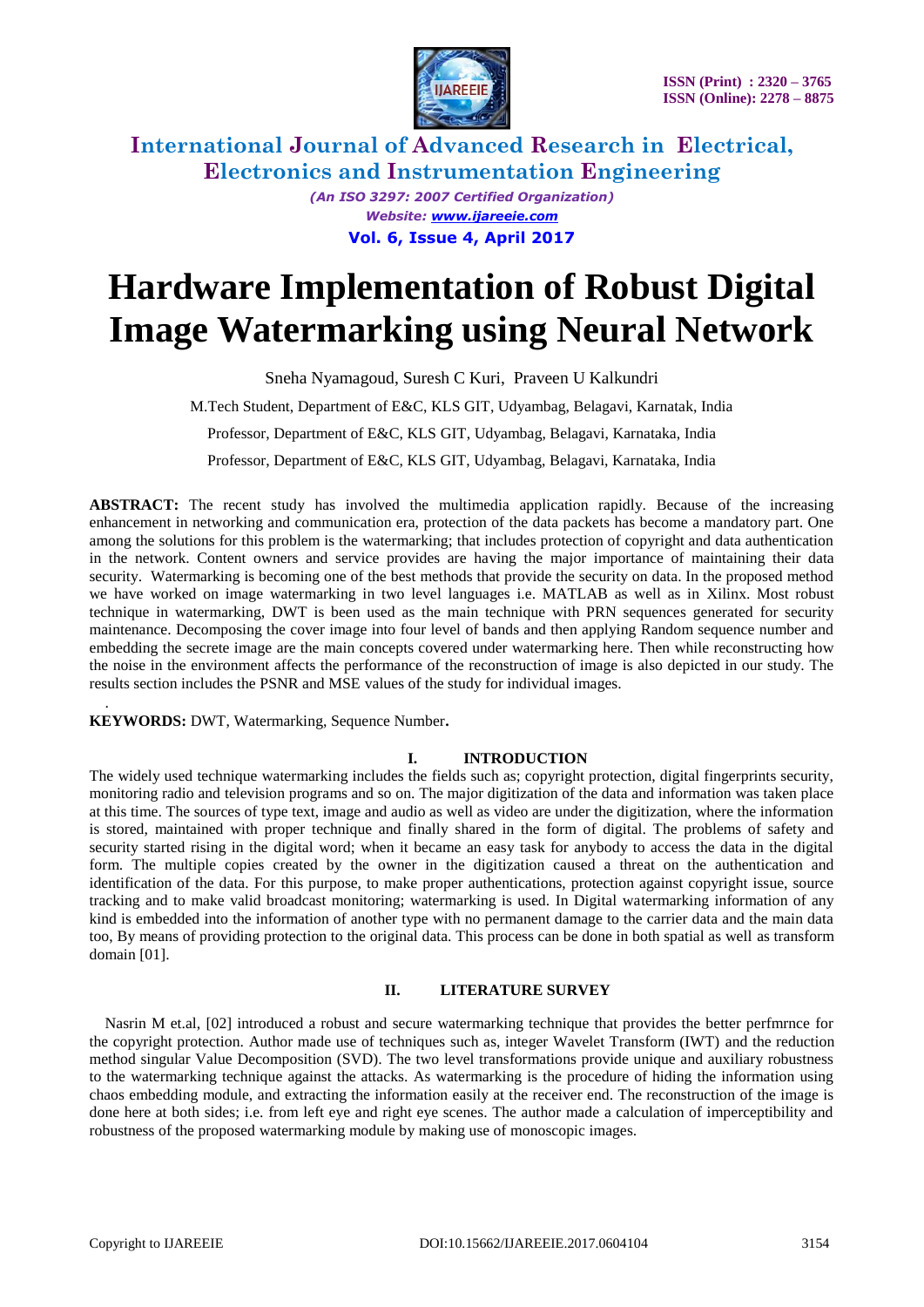

*(An ISO 3297: 2007 Certified Organization)*

# *Website: [www.ijareeie.com](http://www.ijareeie.com/)*

### **Vol. 6, Issue 4, April 2017**

Yahya AL Nabhani et.al, [03] proposed a module for watermarking with a conclusion that the original image is not a mandatory part for any watermarking module. Author worked on the discrete wavelet transform, combining with Haar filter that embeds generated binary watermarked image into coefficients selected by the user in the blocks. To extract the image he used neural network of probabilistic module. Study of parameters such as PSNR and Normalized cross correlation (NCC) are made for the comparison purpose of the performance of the module. In the proposed module calculated PSNR and NCC are 68.27db and 0.9779 respectively.

In paper [04], a new robust blind image watermarking scheme based on Region of Interest (ROI) using Arnold scrambling is proposed. The proposed scheme satisfies the requirements via using a watermark generated from the host image, the used embedding strategy and Arnold scrambling. In this paper, the ROI of the host image is used as the watermark image. First-level DWT is applied to the watermark and approximation coefficients are chosen as information to be embedded. Each approximation coefficient is embedded into the low frequency sub band of a selected block of the host image in the wavelet domain. Before embedding, Arnold scrambling is performed on the approximation coefficients of the watermark as well as the blocks of the host image. This makes the scheme more robust and secure.

In [05] paper, combining the robustness of vector norm with that of the approximation components after the discrete wavelet transform (DWT), a blind and adaptive audio watermarking algorithm is proposed. In order to improve the robustness and imperceptibility, a binary image encrypted by Arnold transform as watermark is embedded in the vector norm of the segmented approximation components, the count of which depends on the size of the watermark image, after DWT of the original audio signal through quantization index modulation (QIM) with an adaptive quantization step selection scheme. Moreover, a detailed method has been designed to search the suitable quantization step parameters.

In [06] paper, the proposed method exploits rotation invariance, high reconstruction capability and computation accuracy of the Quaternion Radial moments' (QRMs), subject to the tradeoff between robustness and imperceptibility. The current system manages to multi-embed binary logos to color images applying QRMs as information carriers. A novel adaptive system adjusts the watermark's embedding strength (online) by taking into account image's morphology, with respect to robustness and imperceptibility. The method manages to experimentally justify and further eliminate the attack-free phenomenon that state-of-the-art methods suffer. The simulation results justified that the proposed framework manages to highly secure its carrying information under common signal processing and geometric attacking conditions.

In [07] paper, authors discussed the development and implementation of the hardware architecture of Digital Image Watermarking in transform domain using a newly developed simple yet secured algorithm. Walsh Transform is used to convert the cover image from spatial domain to transform domain as it is a secured Transform function and it is also feasible to synthesize the developed architecture using HDL (Hardware Description Language) synthesizer. The proposed architecture is not very resource rich. The proposed watermarking architecture will be very useful particularly for image authentication process and secured transmission of message inside an image. It is difficult to design the hardware architecture of Digital Image Watermarking with very high precision when the algorithm involves more theoretical computational complexity.

In [08] paper, the author says in recent years, the applications about multimedia have been developed rapidly. Due to rapid development in the network and communication field, it has become necessary to protect the data during transmission. Digital watermarking is a solution to the copyright protection and authentication of data in the network. Protection of digital multimedia content has become an increasingly important issue for content owners and service providers. So there has been growing interest in developing effective techniques to discourage the unauthorized duplication of digital data In this technique, based Image robust watermarking technique for color and gray scale images was performed. The RGB image is converted to HSV and watermarked by using discrete wavelet transform. Watermarking embedded stage and extraction stage is designed using invisible watermarking algorithm. Here the host signal is an image and after embedding the secret data a watermarked image is obtained and then extracts secret image and original image separately.

In [09] paper, Digital watermarking is the process that embeds data called a watermark into a multimedia object such that the watermark can be detected or extracted later to make an assertion about the object. Several software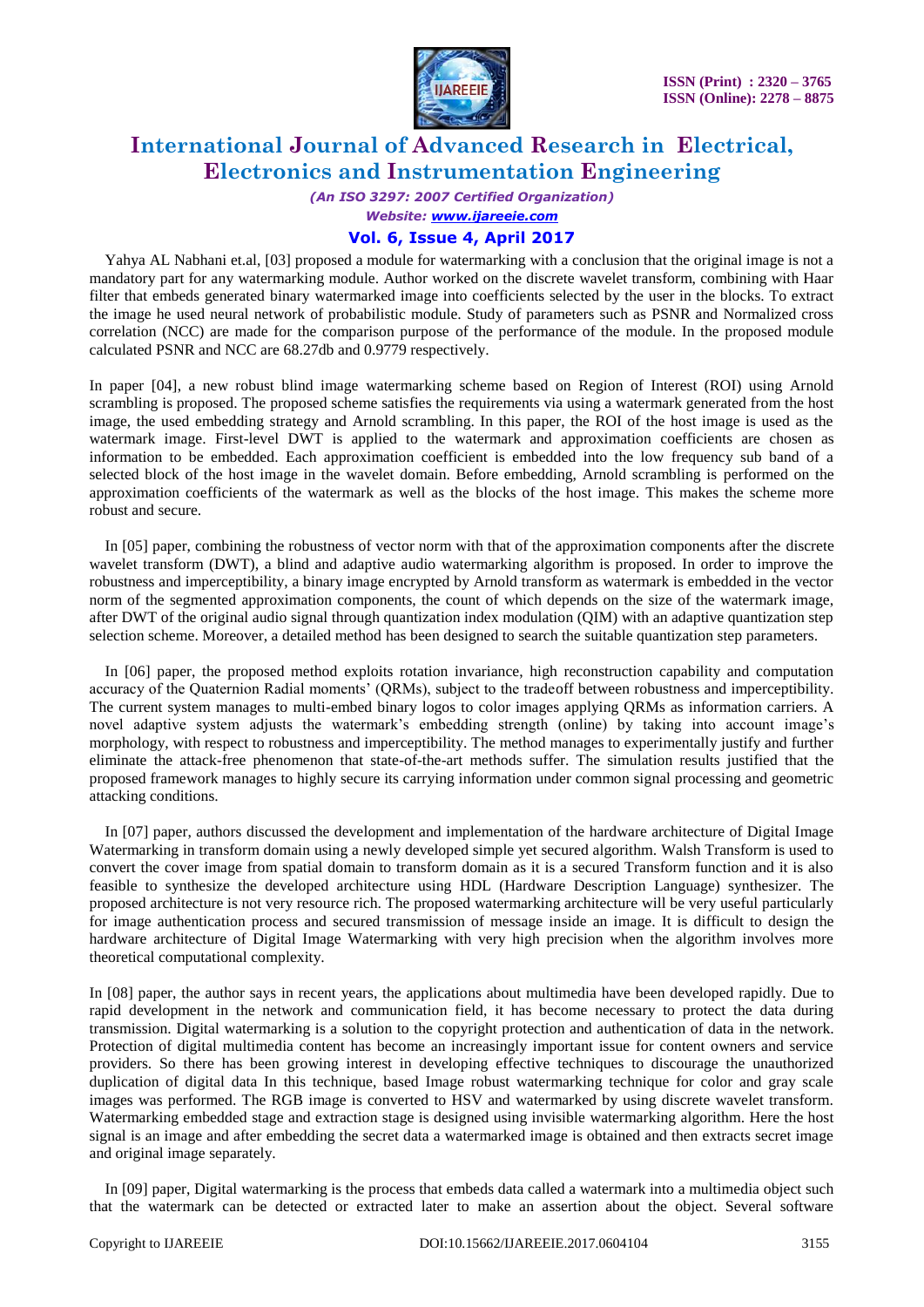

*(An ISO 3297: 2007 Certified Organization)*

*Website: [www.ijareeie.com](http://www.ijareeie.com/)*

#### **Vol. 6, Issue 4, April 2017**

implementations of the proposed algorithms are available, but very few attempts have been made for hardware implementation. Watermarking is also a type of information hiding where secret codes are embedded in the hidden from inside an image file, audio file or video file. This Paper proposes to implement the invisible LSB- watermarking technique in Lifting compression technique by using the micro blaze Processor.

In [10] paper, the digital information can be easily obtained by the unauthorized users in the present era. To avoid this security must be provided to such digital information in the form of image. Image watermarking is the best solution to maintain the security of image. In this paper the MATLAB Simulink based model for invisible image watermarking is implemented on FPGA platform and hardware simulation results are carried out.

#### **III. METHODOLOGY**

From the block diagram we can conclude that we have kept one part as it is from the base paper and extended the work for bit level embedding and reconstructing the image. Here using DWT image is decomposed and then watermark embedding is done. This results parameters are calculated and extraction of the image is made using IDWT. This gives the original image as the cover image. Both embedded image and extracted image are passed to bit level conversion module. The results are dumped on Spartan 6 board and synthesized output report is noted. Blocks module is given in the following block diagram for both existing and proposed. The embedding block will give a representation of the implementation of the watermarking of image using DWT with the PRN sequence. Here the DWT is used for image decomposition, after the embedding the decomposed image is reconstructed using IDWT. Similar to this for extraction of the image into original format the DWT and IDWT are utilize that will full fill the transformation level work.



Fig 1: Overall Architecture of proposed mode

#### A. Watermark Embedding

The embedding operation is performed by using DWT and reconstructed by using IDWT which is show in below figure 2.



Fig 2: Block diagram of watermark embedding.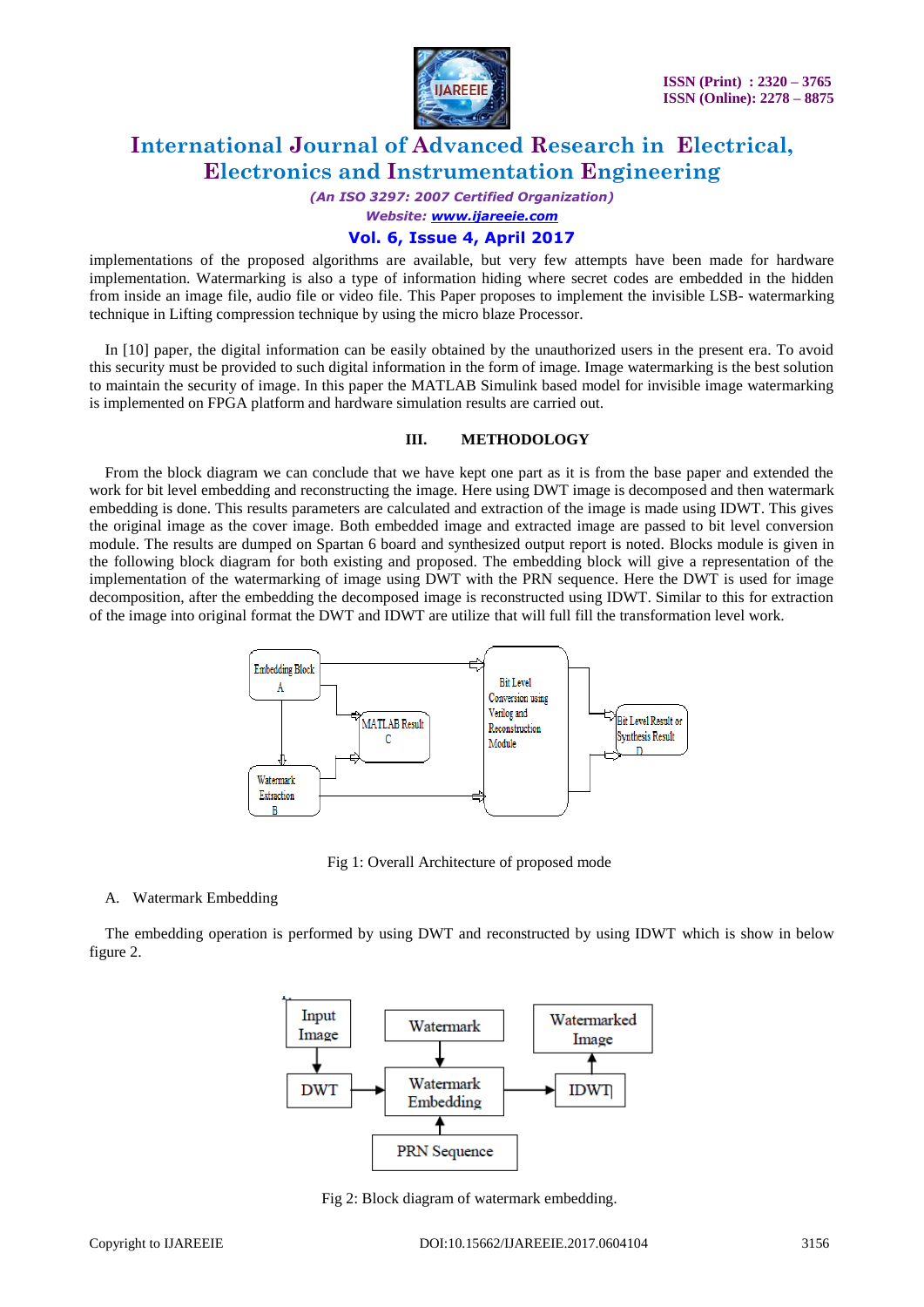

*(An ISO 3297: 2007 Certified Organization)*

*Website: [www.ijareeie.com](http://www.ijareeie.com/)*

### **Vol. 6, Issue 4, April 2017**

The above block diagram represents the watermark embedding method. Initially input image is decomposed into four sub-bands using DWT and the secret image or watermark image is added with pseudo random number generated by neural network are embedded and the image is reconstructed by using IDWT.

Embedding algorithm:

- Read the input image and its size.
- Read the watermark image and store it. This image decides whether PRN numbers are added or subtracted from the input image pixel to be watermarked.
- Decompose the original image into four sub-bands like, approximation(LL), horizontal(LH), vertical(HL) and diagonal(HH) using haar wavelet transform with 3-level, the sub-bands are of 8\*8 size.
- Add horizontal and vertical sub-bands.
- PRN sequence is added to watermark, which is generated by elman neural network.
- The following logic is applied depending on reference image pixel LSB corresponding cell of image is added or subtracted from related PRN number,

If(pixel lsb(reference image)==1) then,  $Z(m)=Z(m)$ -PRN $(m)$ ; else

 $Z(m)=z(m)+PRN(m);$ 

Where  $z(m)$  is mth cell of input image,  $PRN(m)$  is mth cell of PRN sequence.

- The input key is encoded with PRN sequence and embedded the image.
- The Z watermarked matrix is separated as vertical and horizontal sub-bands as, Modified LH=Z-original HL Modified HL=Z-original LH
- Watermarked image is reconstructed by using IDWT.

#### B. Watermark extraction

The extraction of original image can be done by using discrete wavelet transform and inverse discrete wavelet transform, which is shown in below figure 3.



Fig 3: Block diagram of watermark extraction.

The watermarked image is taken as input and decomposing it by using haar DWT and watermark is extracted by applying PRN sequence then IDWT is performed to get back proper image.

Extraction algorithm

- Read the watermarked image.
- Encode the user key by using previous encryption method during watermarking. PRN number are noted and used for extracting the image.
- Image is decomposed into four sub-bands like HL, LL, LH and HH by haar transform with 8<sup>\*8</sup> size.
- Add LH and HL bands.
- PN sequence and image is splitted into cells.
- Addition or subtraction of related image cells occurs based on the LSB of watermark image. If(pixel lsb(reference image)==1) then,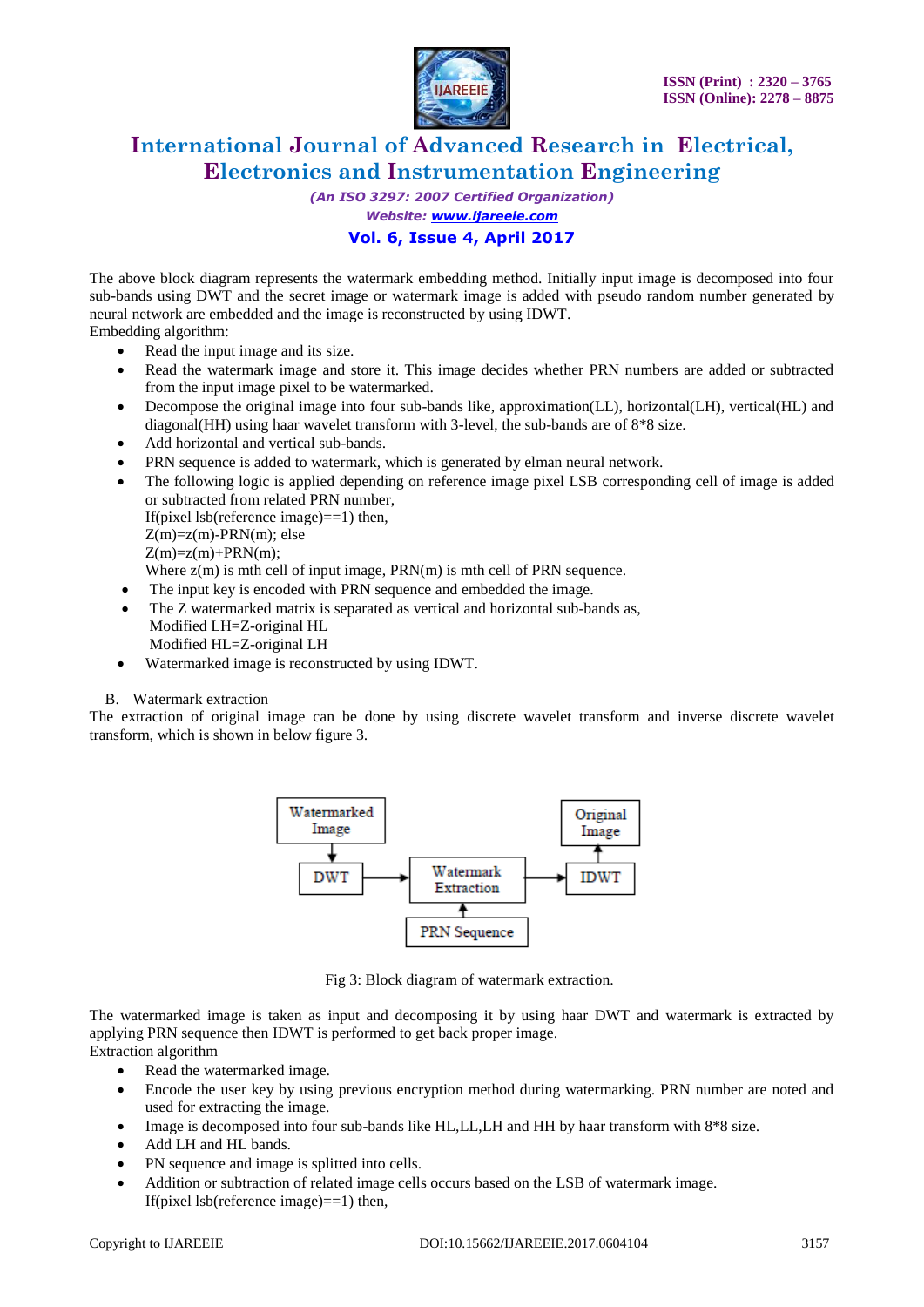

*(An ISO 3297: 2007 Certified Organization) Website: [www.ijareeie.com](http://www.ijareeie.com/)*

**Vol. 6, Issue 4, April 2017**

 $z(m)=z(m)+PN(m)$ ; else  $z(m)=z(m)-PN(m);$ z(m) is input image of mth cell; PN(m) is PN sequence of mth cell;

- The Z watermark matrix is splitted as horizontal and vertical sub-bands Modified LH=Z-original HL; Modified HL=Z-original LH;
- Finally image is reconstructed using IDWT and original image is obtained.

The embedding as well as extraction procedures are performed based on the above mentioned algorithms by using MATLAB software. The parameters PSNR, MSE and CRC are noted. This embedding and extraction procedures are converted into bit file using Xilinx software, and checked the synthesis report. This synthesis report is explained in result part. The MATLAB operation is extended by adding three types of noise such as Gaussian noise, Salt and Pepper noise and Speckle noise, and parameters are measured. The figure 4 represents the flow of noise attack system.



Fig 4: Flow chart of noise attack measurement.

The embedded image when it is passed over the transmission media will get involved with the environmental issues and the noise will get attacked on the respective image. Hence a study is made here on the different noises based on the type of noise the parametric calculations will vary. The specified noise is added in the embedded image and then parametric calculations are made, with this the number of pixels affected is calculated for different sets of noises and the percentage is depicted in the results section.

### **IV. RESULT**

The proposed system consists of the three different modules in it, and those are; implementation of image embedding and extraction in MATLAB, image embedding and extraction in Xilinx and noise affect calculations on embedded image. The results details are provided here in three different cases.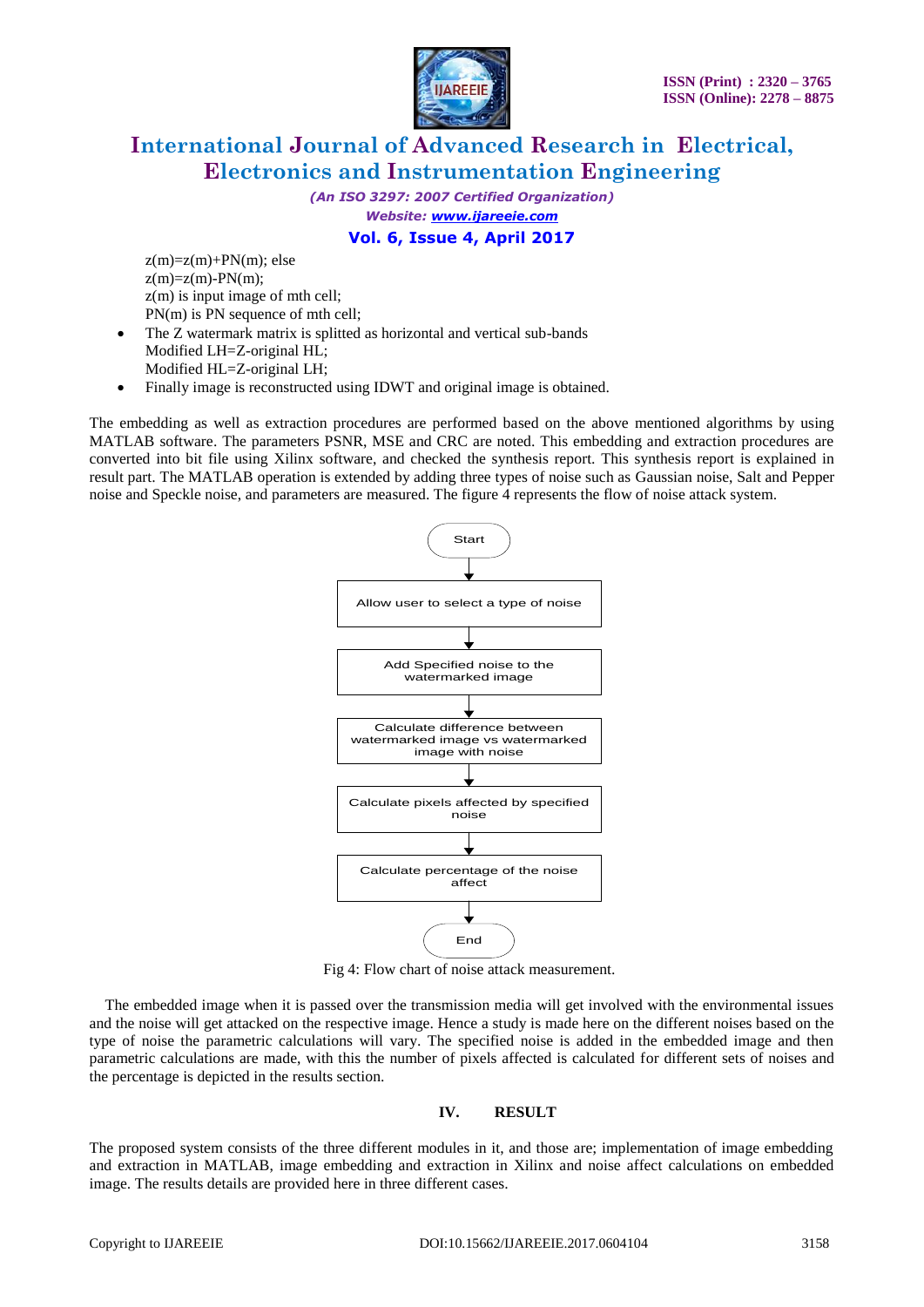

*(An ISO 3297: 2007 Certified Organization) Website: [www.ijareeie.com](http://www.ijareeie.com/)* **Vol. 6, Issue 4, April 2017**

Case I:



Figure 5: MATLAB and Xilinx Embedding De-embedding Outputs, (a) Cover Image, (b) Secrete Image, (c) Embedded image from MATLAB, (d) extracted Image from MATLAB, (e) Embedded image from Xilinx, (d) extracted Image from Xilinx.





 $(a)$  (b)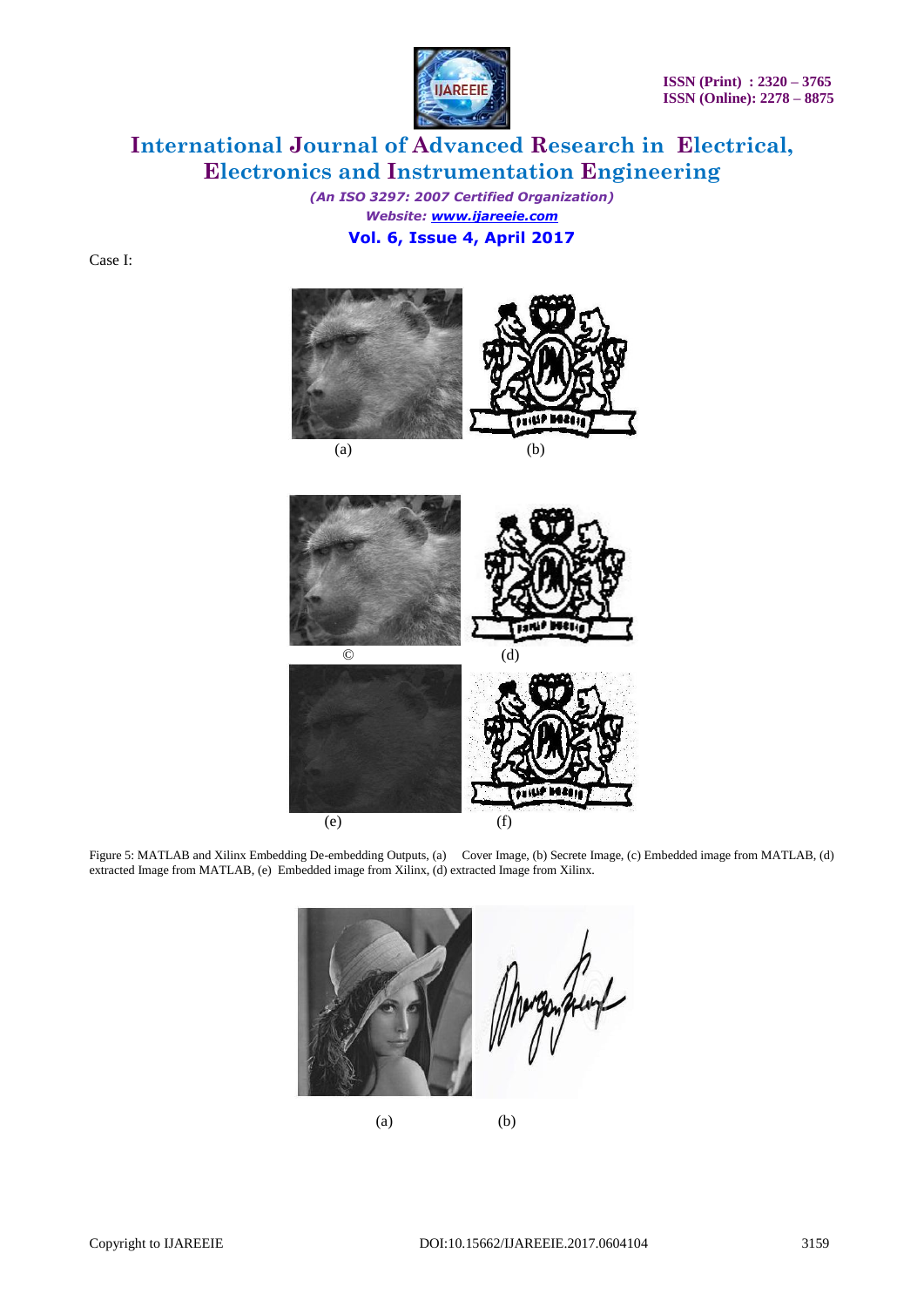

*(An ISO 3297: 2007 Certified Organization) Website: [www.ijareeie.com](http://www.ijareeie.com/)* **Vol. 6, Issue 4, April 2017**



(c)



Figure 6: Noise Attack on Embedded Image, (a) Cover Image, (b) Secrete Image, (c) Embedded Image, (d) Noise Affected Embedded Image, (e) Reconstructed Image.

Case II:

The work in continued with same flow in Xilinx to get the reconstructed image. The results of Xilinx reconstruction using MATLAB is shown in Figure 5 (e) and (f). the proposed module is dumped on Spartan kit of frequency 92.747MHz. Circuit required the power of 80.98 mW for the process. proper utilization of IOBs is made and the work got synthesized completely. For the working module of 256 bits of image it took delay of 7.616ns for logic gates similarly for 128 bits of image it took 10.782ns of delay.

#### Case III:

The study is further extended to the noise calculations. We included four types of noises here. The result of this section is shown in the following Figure 6. And details of noise affected calculations are done by calculating PSNR and MSE; the values are given in the table. Noise will create a loss of information in the reconstructed image as shown in the Figure 6.

| TABLE 1: Pixels Affected by Noise              |                                        |                         |  |  |  |  |  |
|------------------------------------------------|----------------------------------------|-------------------------|--|--|--|--|--|
| <b>Types of</b><br>Noise/<br><b>Parameters</b> | <b>Pixels</b><br>Affected<br>by Attack | Percentage<br>of Attack |  |  |  |  |  |
| <b>Gaussian Noise</b>                          | 1585                                   | 2.4185%                 |  |  |  |  |  |
| Salt & Pepper                                  | 659                                    | 1.0056%                 |  |  |  |  |  |
| <b>Speckle Noise</b>                           | 4621                                   | 7.0511%                 |  |  |  |  |  |
| <b>Without Attack</b>                          | o                                      | 0%                      |  |  |  |  |  |